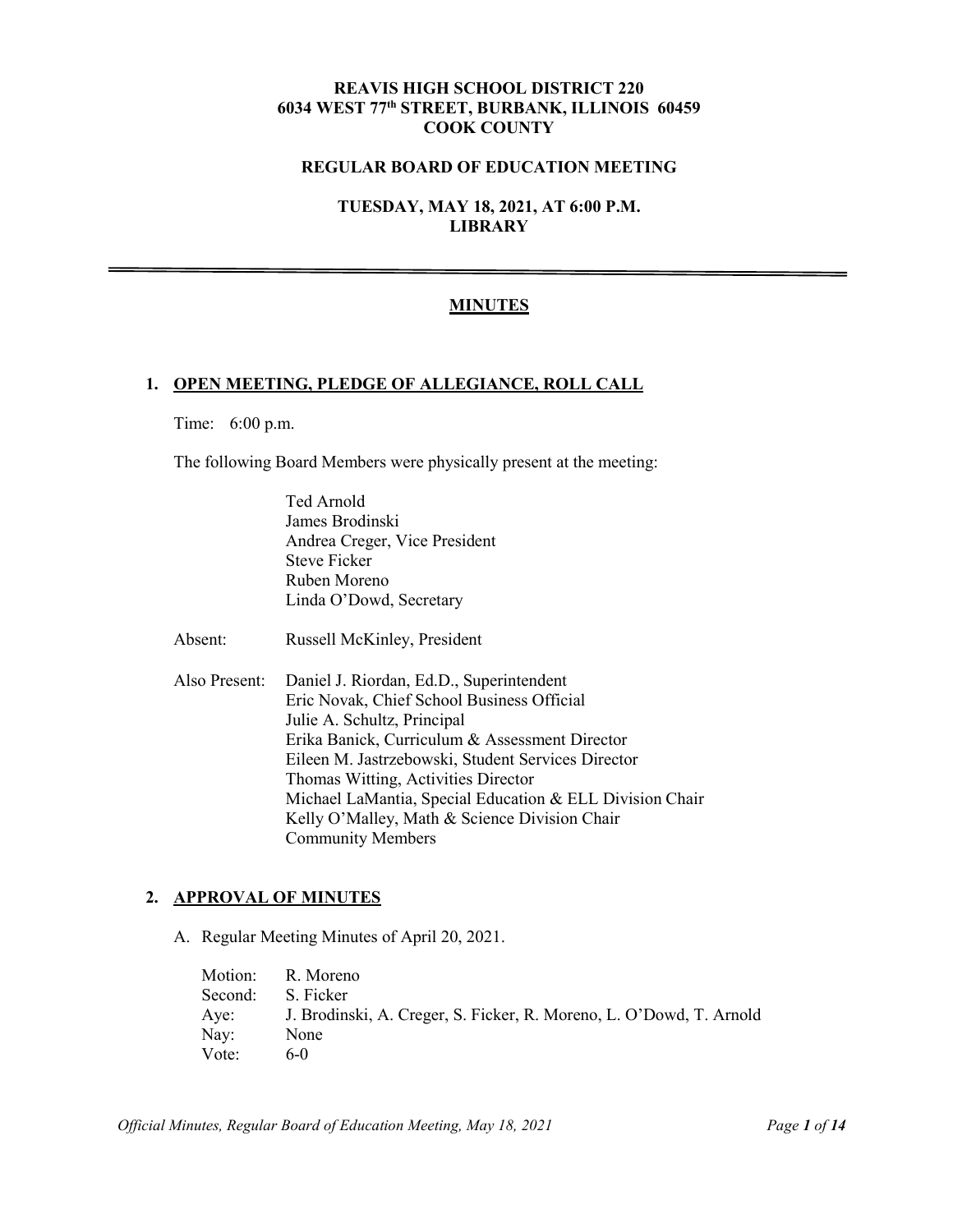B. Closed Session Minutes of Regular Meeting of April 20, 2021.

|       | Motion: S. Ficker                                                   |
|-------|---------------------------------------------------------------------|
|       | Second: A. Creger                                                   |
| Aye:  | A. Creger, S. Ficker, R. Moreno, L. O'Dowd, T. Arnold, J. Brodinski |
| Nay:  | None                                                                |
| Vote: | 6- $()$                                                             |

C. Sine Die Meeting Minutes of April 27, 2021.

|       | Motion: J. Brodinski                                                |
|-------|---------------------------------------------------------------------|
|       | Second: R. Moreno                                                   |
| Aye:  | S. Ficker, R. Moreno, L. O'Dowd, T. Arnold, J. Brodinski, A. Creger |
| Nay:  | None                                                                |
| Vote: | 6-0                                                                 |

D. Reorganization Meeting Minutes of April 27, 2021.

|         | Motion: L. O'Dowd                                                   |
|---------|---------------------------------------------------------------------|
| Second: | S. Ficker                                                           |
| Aye:    | R. Moreno, L. O'Dowd, T. Arnold, J. Brodinski, A. Creger, S. Ficker |
| Nay:    | None                                                                |
| Vote:   | $6-0$                                                               |

E. Closed Session Minutes of Special Meeting of April 27, 2021.

|         | Motion: J. Brodinski                                                |
|---------|---------------------------------------------------------------------|
| Second: | R. Moreno                                                           |
| Aye:    | L. O'Dowd, T. Arnold, J. Brodinski, A. Creger, S. Ficker, R. Moreno |
| Nay:    | None                                                                |
| Vote:   | $6-0$                                                               |

## **3. AUDIENCE PARTICIPATION**

There was no *Audience Participation* at this meeting.

## **4. COMMUNITY USE OF FACILITIES**

A. Consider request by *Burbank Park District* to use pool for lifeguard certification on Saturday, May 15, 2021 from 9:00 a.m. to 11:00 a.m.

Motion: S. Ficker Second: R. Moreno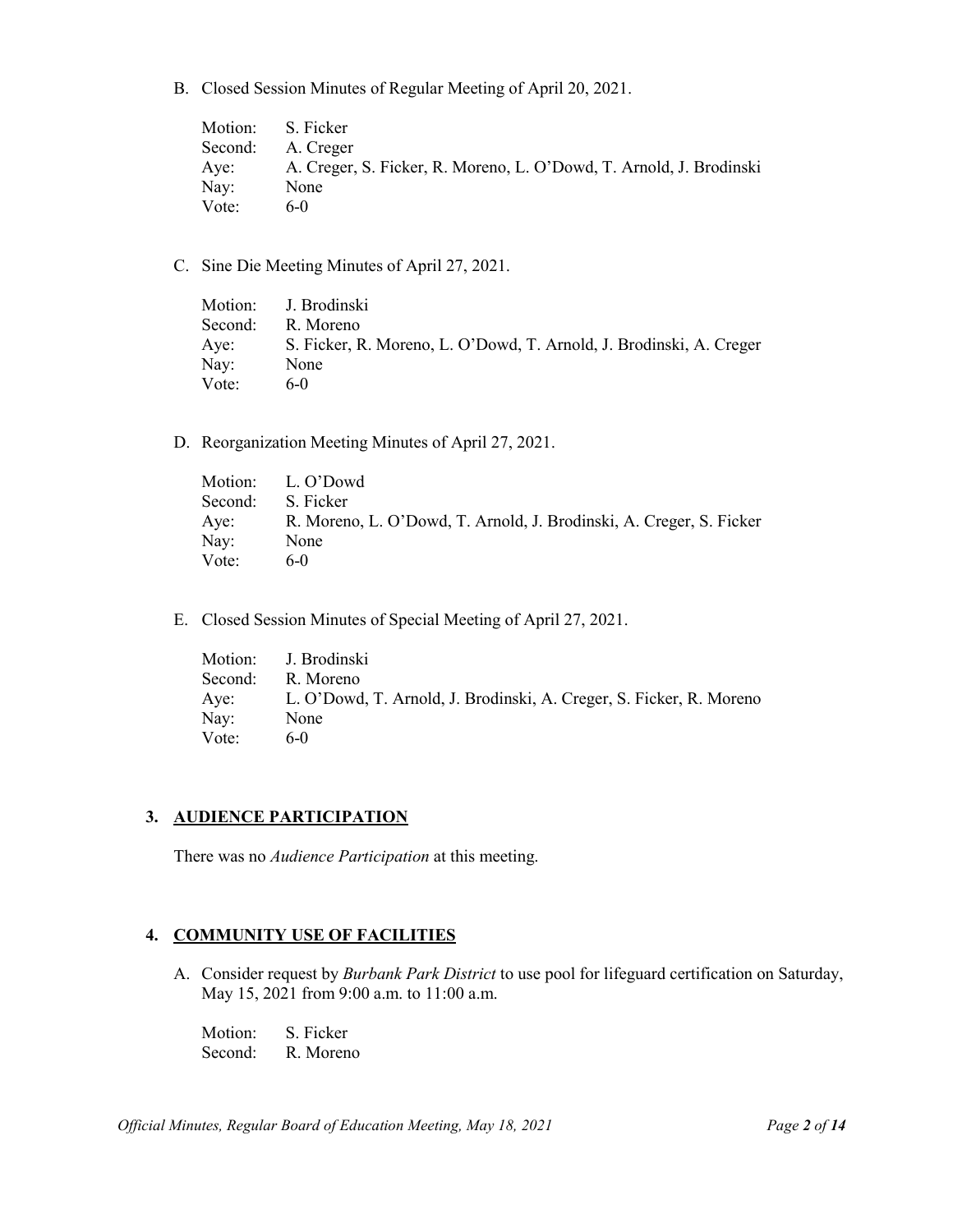Dr. Riordan noted that the Burbank Park District called to request the use of the pool last week. Although the date of use has passed, this is to make it official. All paperwork and proof of insurance was provided.

Aye: J. Brodinski, A. Creger, S. Ficker, R. Moreno, L. O'Dowd Nay: None Abstain: T. Arnold Vote: 5-0-1

B. Consider request by *Liverpool FC International Academy Illinois* to us soccer facilities for tryouts on Wednesday, May 19, 2021 from 5:30 p.m. to 8:00 p.m.

Motion: L. O'Dowd Second: A. Creger

Dr. Riordan stated that this is a new club in Burbank and 6-8 Reavis students are members. This request is for the tryout only.

Aye: A. Creger, S. Ficker, R. Moreno, L. O'Dowd, T. Arnold, J. Brodinski Nay: None Vote:  $6-0$ 

#### **5. FISCAL MANAGEMENT**

A. Financial Statements dated April 30, 2021.

|         | Motion: L. O'Dowd                                                   |
|---------|---------------------------------------------------------------------|
| Second: | S. Ficker                                                           |
| Aye:    | S. Ficker, R. Moreno, L. O'Dowd, T. Arnold, J. Brodinski, A. Creger |
| Nay:    | None                                                                |
| Vote:   | $6-0$                                                               |

B. Payment of Bills for May, 2021.

|       | Motion: J. Brodinski                                                |
|-------|---------------------------------------------------------------------|
|       | Second: R. Moreno                                                   |
| Aye:  | R. Moreno, L. O'Dowd, T. Arnold, J. Brodinski, A. Creger, S. Ficker |
| Nay:  | None                                                                |
| Vote: | $6-0$                                                               |

C. Consider the approval of the Consolidated District Plan that is used to establish district eligibility for Federal Title and IDEA funds for the FY2022. The plan also includes key elements of anticipated expenses for those funds.

Motion: A. Creger Second: S. Ficker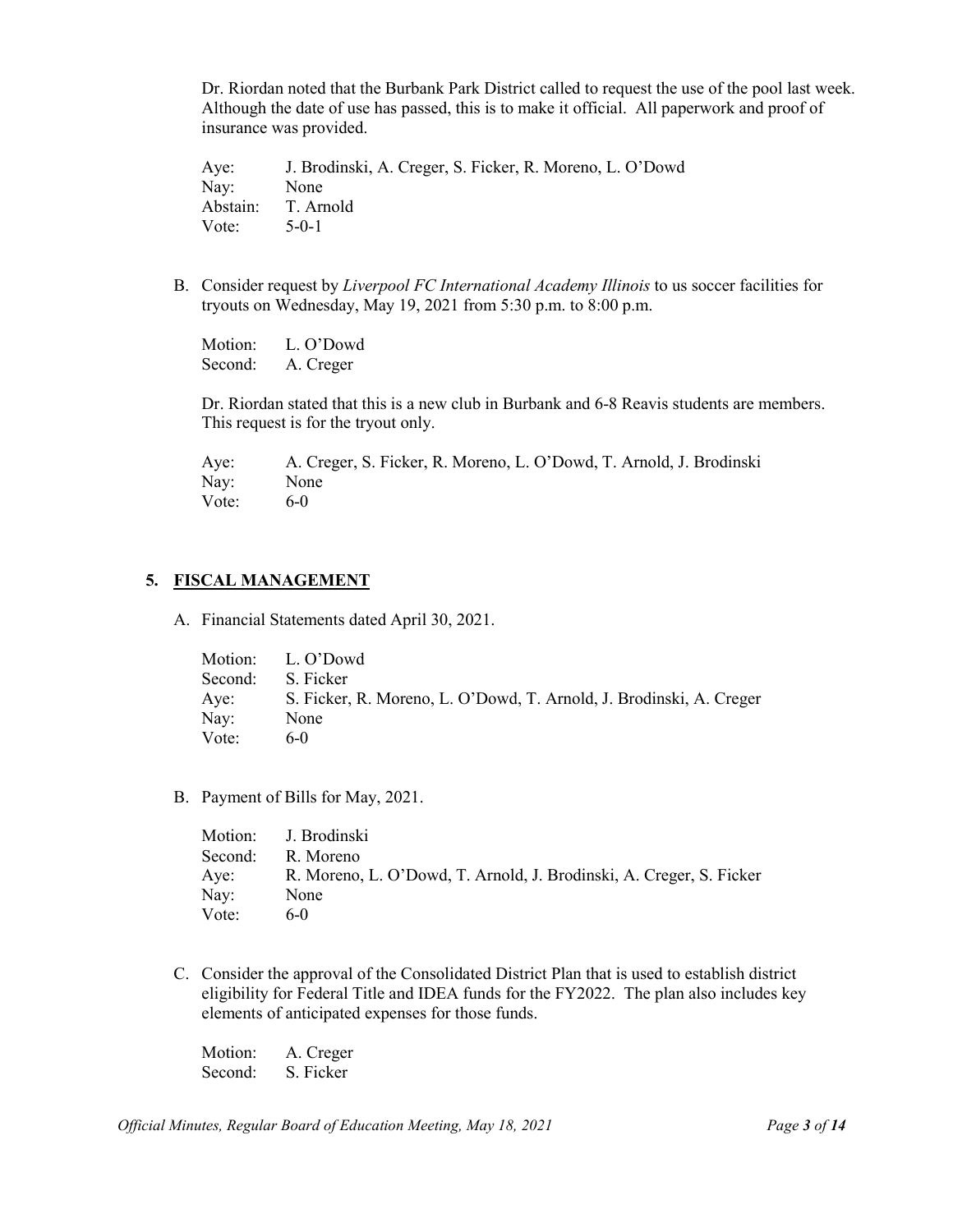Dr. Riordan reminded that this began a few years ago. It is the Title I grant that has to be approved before the funds are received. It is on the agenda each May.

Aye: L. O'Dowd, T. Arnold, J. Brodinski, A. Creger, S. Ficker, R. Moreno Nay: None Vote: 6-0

#### **6. TRAVEL**

There were no *Travel Requests* at this meeting.

# **7. PERSONNEL**

A. Consider the resignation of Ms. Karina Rodriguez, School Psychologist, effective June 30, 2021.

| Motion: S. Ficker |                                                                     |
|-------------------|---------------------------------------------------------------------|
|                   | Second: J. Brodinski                                                |
| Aye:              | T. Arnold, J. Brodinski, A. Creger, S. Ficker, R. Moreno, L. O'Dowd |
| Nay:              | None                                                                |
| Vote:             | 6-0                                                                 |

- B. Consider the hire of Mr. Michael Gonzalez, Teacher, for the 2021-2022 school year.
- C. Consider the hire of Mr. Dominick Strom, Teacher, for the 2021-2022 school year.
- D. Consider the hire of Mr. Henry Tadla, Teacher, for the 2021-2022 school year.

It was the consensus of the Board to approve *Items B, C and D* under *Personnel* with one motion:

Motion: L. O'Dowd Second: R. Moreno

Dr. Riordan noted that Mr. Gonzalez, the new ELL teacher, was present at the meeting. Mr. Gonzalez is a 2016 Reavis graduate and will be coaching soccer. Dr. Riordan added that Mr. Strom will be teaching Science and Mr.Tadla will be teaching Math.

Aye: J. Brodinski, A. Creger, S. Ficker, R. Moreno, L. O'Dowd, T. Arnold Nay: None Vote: 6-0

- E. Consider the hire of Mr. Matthew Pashakarnis, Teacher, at a 3/5 schedule, for the 2021-2022 school year.
- F. Consider the hire of Mr. Matthew Pashakarnis, Part-Time Title I Numeracy Coach, effective for the 2021-2022 school year, pending Title I grant funding.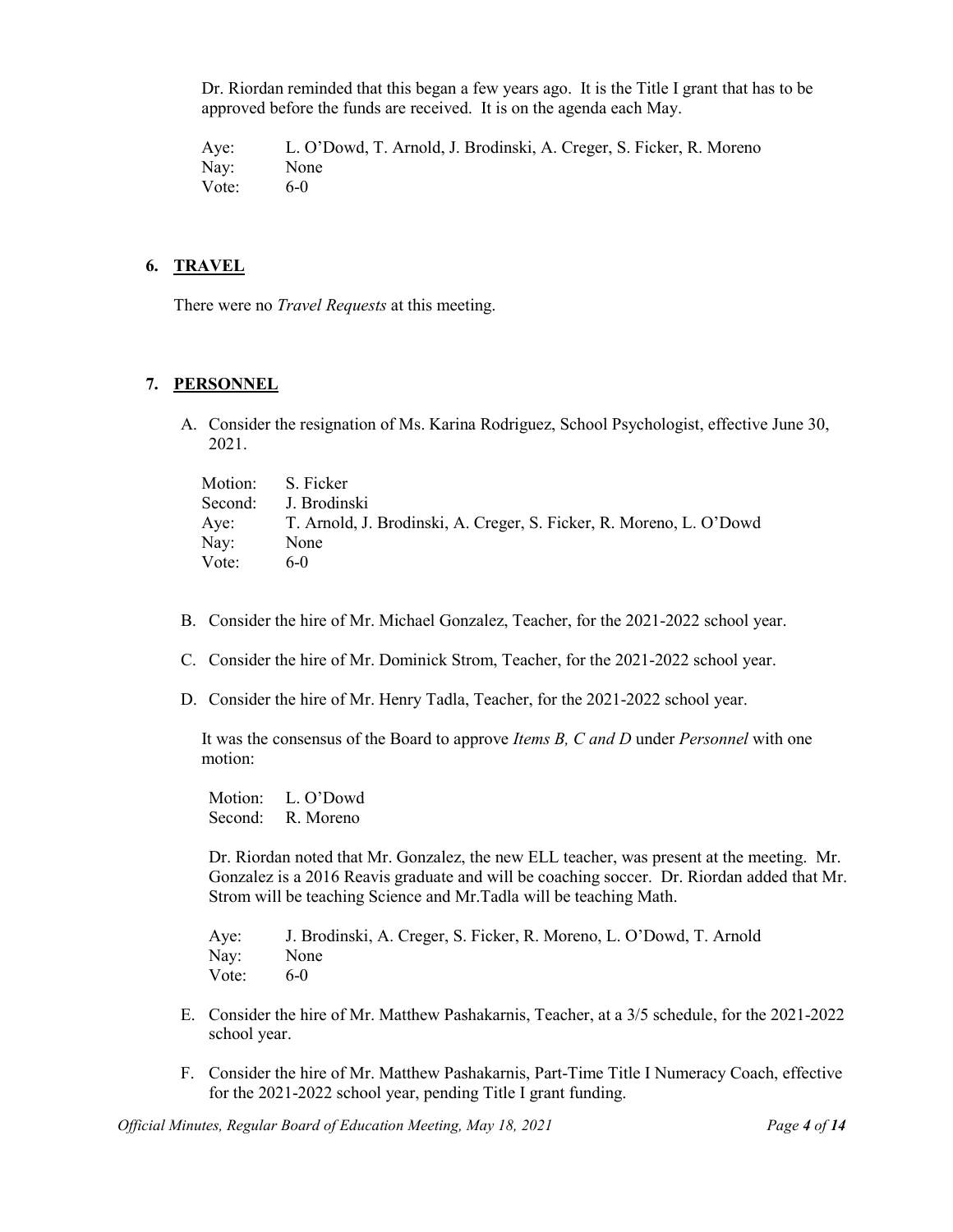It was the consensus of the Board to approve *Items E and F* under *Personnel* with one motion:

Motion: S. Ficker Second: R. Moreno

Dr. Riordan said Mr. Pashakarnis, also a Reavis graduate, will be Numeracy Coach for part of the day and the remainder of the day will be teaching 3 Math sections.

Aye: A. Creger, S. Ficker, R. Moreno, L. O'Dowd, T. Arnold, J. Brodinski Nay: None Vote: 6-0

- G. Consider the hire of Mr. Elisha DeRamus, Full-Time Substitute Teacher, for the 2021-2022 school year.
- H. Consider the hire of Ms. Kelly Miller, Full-Time Substitute Teacher, for the 2021-2022 school year.

It was the consensus of the Board to approve *Items G and H* under *Personnel* with one motion:

Motion: R. Moreno Second: S. Ficker

Dr. Riordan explained the plan to hire these two substitutes, possibly a third at a later date, as full-time substitutes. They will be in the building every day and assigned where there is need each day. Ms. O'Dowd asked if there have been full-time substitutes hired in the past. Dr. Riordan responded that it has been awhile but there were full-time substitutes when he was Principal. Currently, there is a teacher shortage which then causes a substitute shortage. Therefore, it seemed to make the most sense to have substitutes on staff.

Aye: S. Ficker, R. Moreno, L. O'Dowd, T. Arnold, J. Brodinski, A. Creger Nay: None Vote: 6-0

I. Consider the hire of Mr. Gregory VonMoser, Counselor, for the 2021-2022 school year.

Motion: R. Moreno Second: S. Ficker

Dr. Riordan noted that Mr. VonMoser was present at the meeting. Stating he has a lot of experience and is coming from Whitney Young High School. Dr. Riordan also noted that there were a number of candidates and Mr. VonMoser was the first choice of everyone on the committee.

Aye: R. Moreno, L. O'Dowd, T. Arnold, J. Brodinski, A. Creger, S. Ficker Nay: None<br>Vote: 6-0 Vote:

J. Consider the hire of Mr. Michael Kovacs, Social Worker, for the 2021-2022 school year.

K. Consider the hire of Ms. Gina Winiecki, Social Worker, for the 2021-2022 school year.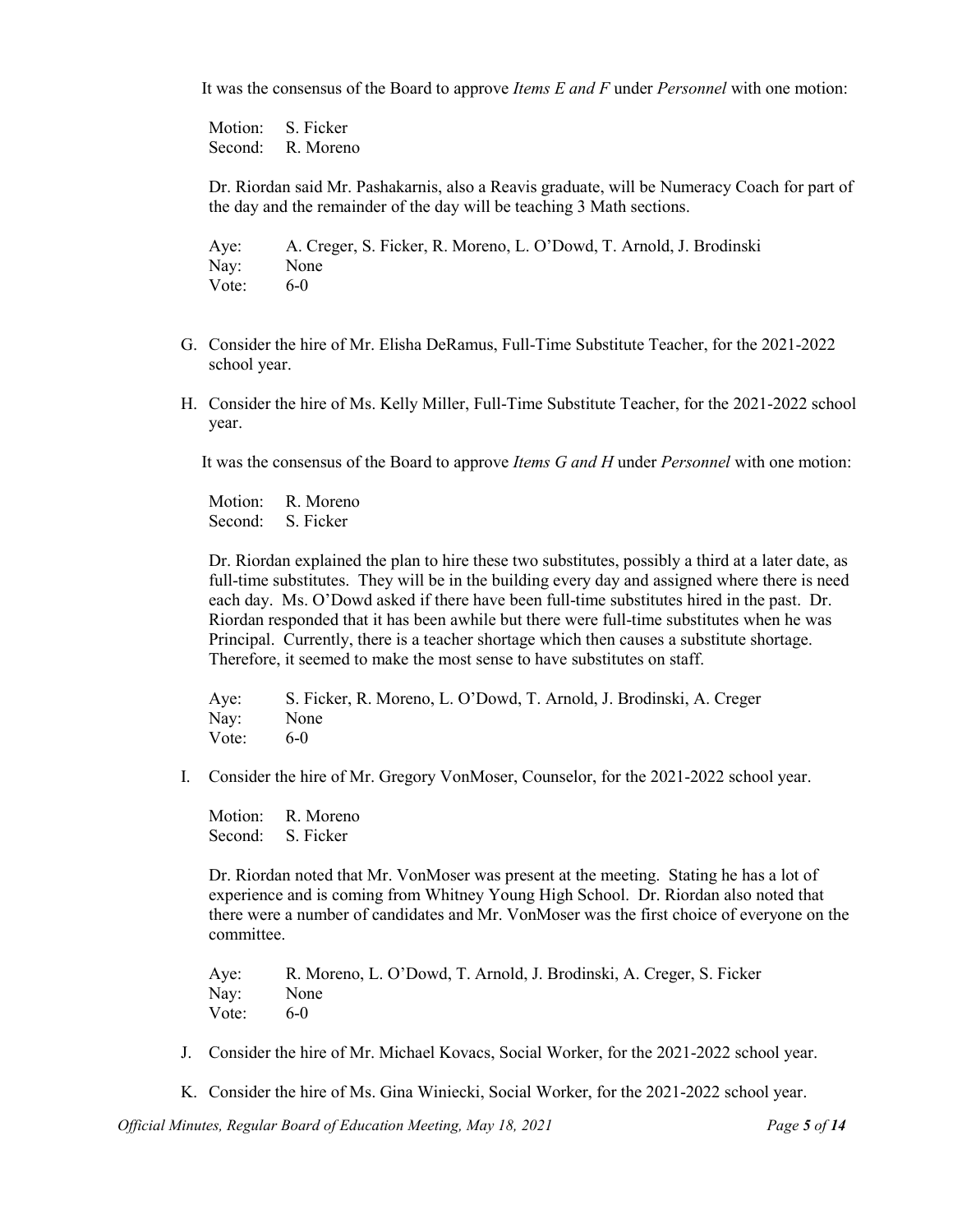It was the consensus of the Board to approve *Items J and K* under *Personnel* with one motion:

Motion: R. Moreno Second: J. Brodinski

Dr. Riordan explained that Mr. Kovacs and Ms. Winiecki already work in the building but they are AERO Co-Op employees. The decision was made to hire them directly so they are part of the Student Services team and directly involved day to day. Adding, both social workers do an outstanding job. Mr. Arnold asked if this would hurt AERO by Reavis hiring the two. Dr. Riordan replied that it does not because they were both assigned to Reavis and AERO will not have to hire replacements for their positions.

Aye: L. O'Dowd, T. Arnold, J. Brodinski, A. Creger, S. Ficker, R. Moreno Nay: None Vote: 6-0

- L. Consider the resignation of Ms. Colleen Glynn, Assistant Girls' Basketball Coach, effective at the conclusion of the 2020-2021.
- M. Consider the resignation of Mr. Anthony Pape, Assistant Wrestling Coach, effective at the conclusion of the 2020-2021 school year
- N. Consider the resignation of Ms. Kristin Thirion, Outdoor Club Sponsor, effective at the conclusion of the 2020-2021.

It was the consensus of the Board to approve *Items L, M and N* under *Personnel* with one motion:

Motion: L. O'Dowd Second: S. Ficker

Dr. Riordan stated that all three are current Reavis teachers and are resigning for different reasons. This gives newer teachers the opportunity to apply.

Aye: T. Arnold, J. Brodinski, A. Creger, S. Ficker, R. Moreno, L. O'Dowd Nay: None Vote:  $6-0$ 

- O. Consider the hire of Mr. Giuliano Catalano, Communications Club Sponsor, effective for the 2021-2022 school year.
- P. Consider the hire of Ms. Vera Corrigan, Mathletes Head Coach, effective for the 2021-2022 school year.
- Q. Consider the hire of Mr. Donald Erickson, as Head Baseball Coach, effective for the 2021- 2022 school year.
- R. Consider the hire of Ms. Maeve Fahey, as Assistant Girls' Swimming Coach, for the 2021- 2022 school year.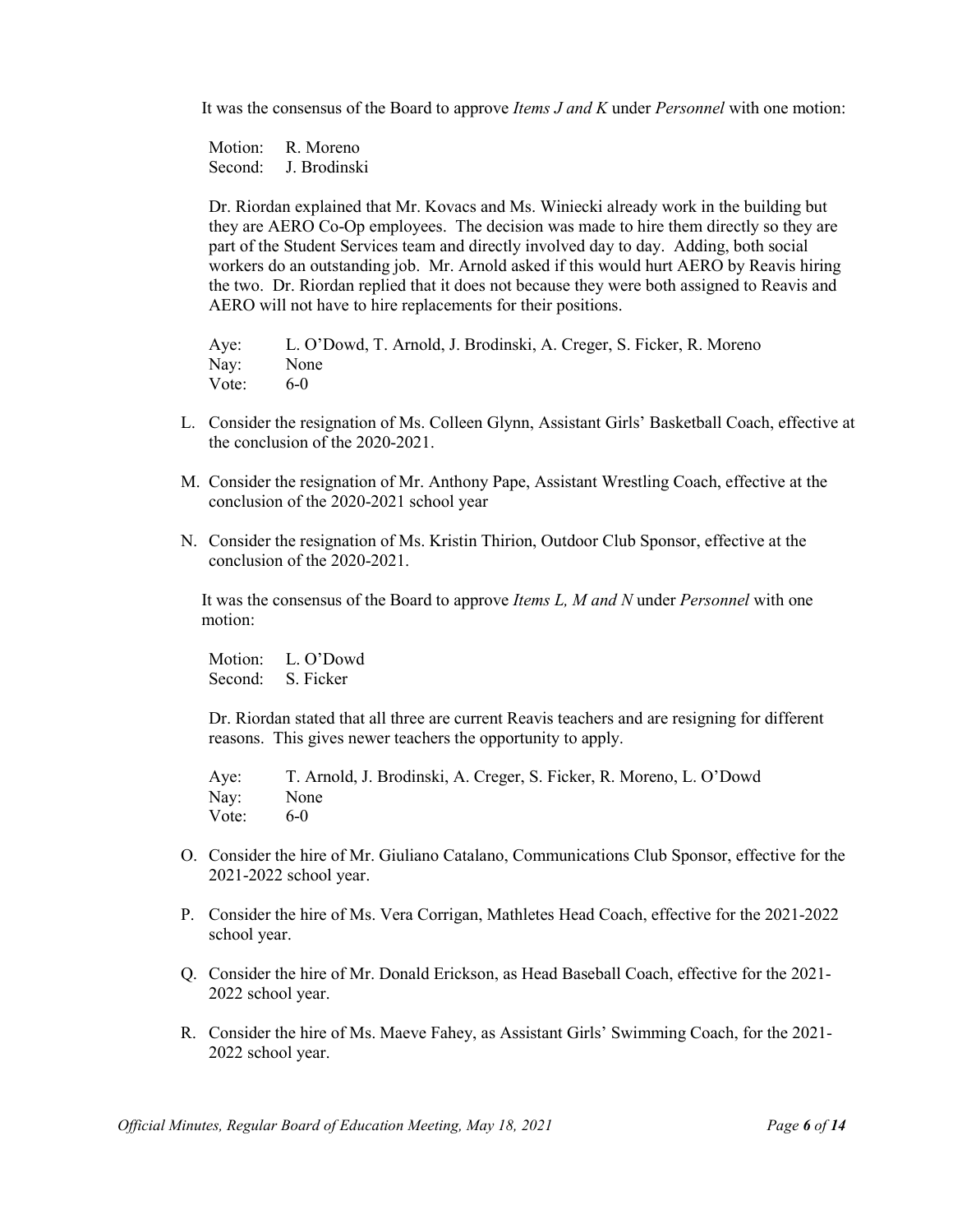- S. Consider the hire of Ms. Megan Madera, as Assistant Girls' Basketball Coach, effective for the 2021-2022 school year.
- T. Consider the hire of Mr. Matthew Pashakarnis, as Assistant Football Coach, for the 2021-2022 school year.
- U. Consider the hire of Mr. Erik Scheiner, Mathletes Co-Assistant Coach, for the 2021-2022 school year.
- V. Consider the hire of Mr. Henry Tadla, Mathletes Co-Assistant Coach, for the 2021-2022 school year.
- W. Consider the hire of Mr. Richard Canan, as Assistant Baseball Coach, effective for the 2021- 2022 school year.
- X. Consider the hire of Mr. Walter Forsythe, as Girls' Head Swim Coach, effective for the 2021- 2022 school year.
- Y. Consider the hire of Ms. Samantha Ippolito, as Head Cheerleading Coach, effective for the 2021-2022 school year.
- Z. Consider the hire of Ms. Morgan Kats, Assistant Cheerleading Coach, effective for the 2021- 2022 school year.
- AA. Consider the hire of Ms. Daisy Marquez, Assistant Dance Coach, effective for the 2021- 2022 school year.
- BB.Consider the hire of Ms. Sue Sprovieri, as Girls' Head Tennis Coach and Boys' Assistant Tennis Coach, effective for the 2021-2022 school year.
- CC.Consider the approval of Mr. Michael Gonzalez, Volunteer Girls' Soccer Coach, for the 2021- 2022 school year.

It was the consensus of the Board to approve *Items O, P, Q, R, S, T, U, V, W, X, Y, Z, AA, BB and CC* under *Personnel* with one motion:

Motion: R. Moreno Second: S. Ficker

Dr. Riordan stated these are examples of new opportunities for current or new staff. Also, a few are outside coaches that need to be rehired each year.

- Aye: J. Brodinski, A. Creger, S. Ficker, R. Moreno, L. O'Dowd, T. Arnold Nay: None Vote: 6-0
- DD. Consider leave of absence according to the provisions of the Family Medical Leave Act for Ms. Michelle Fox, Teacher, beginning August 16, 2021 with an anticipated return November 10, 2021.

Motion: R. Moreno Second: A. Creger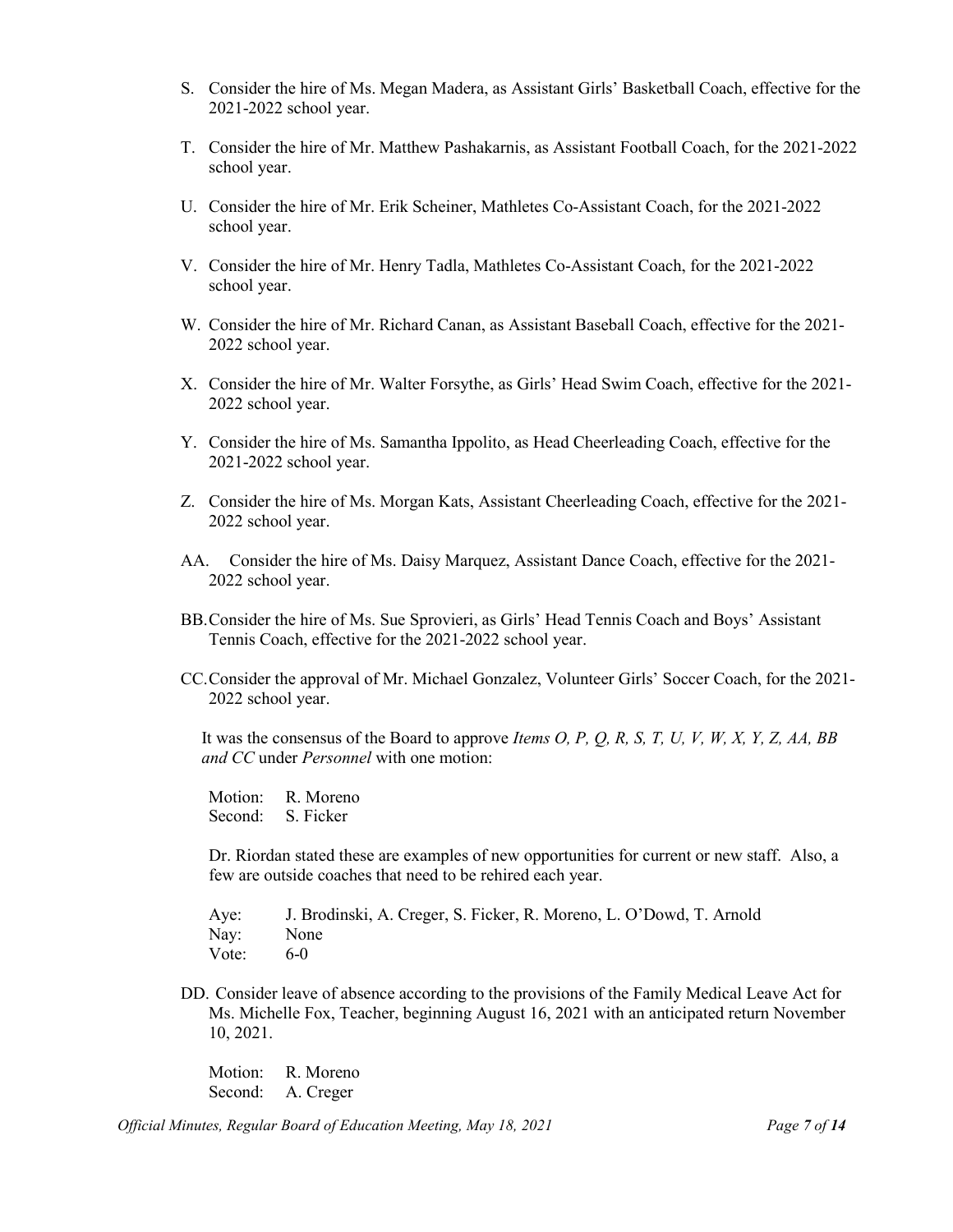|           | Aye: A. Creger, S. Ficker, R. Moreno, L. O'Dowd, T. Arnold, J. Brodinski |
|-----------|--------------------------------------------------------------------------|
| Nay: None |                                                                          |
| Vote:     | $6-0$                                                                    |

EE.Consider leave of absence according to the provisions of the Family Medical Leave Act for Ms. Colleen Glynn, Teacher, beginning October 18, 2021 with an anticipated return January 27, 2022.

|       | Motion: L. O'Dowd                                                        |
|-------|--------------------------------------------------------------------------|
|       | Second: J. Brodinski                                                     |
|       | Aye: S. Ficker, R. Moreno, L. O'Dowd, T. Arnold, J. Brodinski, A. Creger |
| Nay:  | None                                                                     |
| Vote: | $6-0$                                                                    |

FF. Consider the retirement request of Ms. Valerie Wojtkiewicz, Educational Aide, effective June 2, 2021.

|         | Motion: A. Creger                                                   |
|---------|---------------------------------------------------------------------|
| Second: | R. Moreno                                                           |
| Aye:    | R. Moreno, L. O'Dowd, T. Arnold, J. Brodinski, A. Creger, S. Ficker |
| Nay:    | None                                                                |
| Vote:   | $6-0$                                                               |

GG. Consider the contracts of the following exempt staff for the 2021-2022 school year:

|                                                                         | Mr. Alexis Aguilar, Student Data Manager                                 |  |  |
|-------------------------------------------------------------------------|--------------------------------------------------------------------------|--|--|
|                                                                         | Mr. Mark Appleby, Director of Transportation and Operations              |  |  |
|                                                                         | Mr. Brian Bembenek, Second Shift Maintenance and Security Supervisor     |  |  |
|                                                                         | Ms. Mary Ann Cook, Business & Finance Coordinator                        |  |  |
|                                                                         | Ms. Barbara Hines, Administrative Assistant for Business and Finance     |  |  |
|                                                                         | Mr. Michael Hock, Director of Buildings and Grounds                      |  |  |
|                                                                         | Mr. Robert Horn, Computer Technician/E-Rate Coordinator                  |  |  |
|                                                                         | Mr. Trevor Kasprowicz, AV/Security Specialist                            |  |  |
|                                                                         | Mr. Greg Kopec, Network & Systems Manager                                |  |  |
|                                                                         | Ms. Loretta Macaulay, Food Service Manager                               |  |  |
|                                                                         | Ms. Erin Nelligan, Administrative Assistant for the Superintendent       |  |  |
|                                                                         | Ms. Kathleen O'Malley, Administrative Assistant for Business and Finance |  |  |
| Mr. Robert Rybczyk, Education Technology Specialist/Project Coordinator |                                                                          |  |  |
|                                                                         | Ms. Patricia Saunders, Administrative Assistant to the Principal         |  |  |
|                                                                         | Ms. Theresa Shepherd, Student Assessment Specialist                      |  |  |
|                                                                         | Mr. Lionell Siert, Athletic Trainer                                      |  |  |
|                                                                         |                                                                          |  |  |
| Motion:                                                                 | L. O'Dowd                                                                |  |  |
| Second:                                                                 | S. Ficker                                                                |  |  |
|                                                                         | Dr. Riordan stated this is the rehiring of current exempt staff.         |  |  |

| Aye:  | L. O'Dowd, T. Arnold, J. Brodinski, A. Creger, S. Ficker, R. Moreno |
|-------|---------------------------------------------------------------------|
| Nay:  | None                                                                |
| Vote: | 6- $()$                                                             |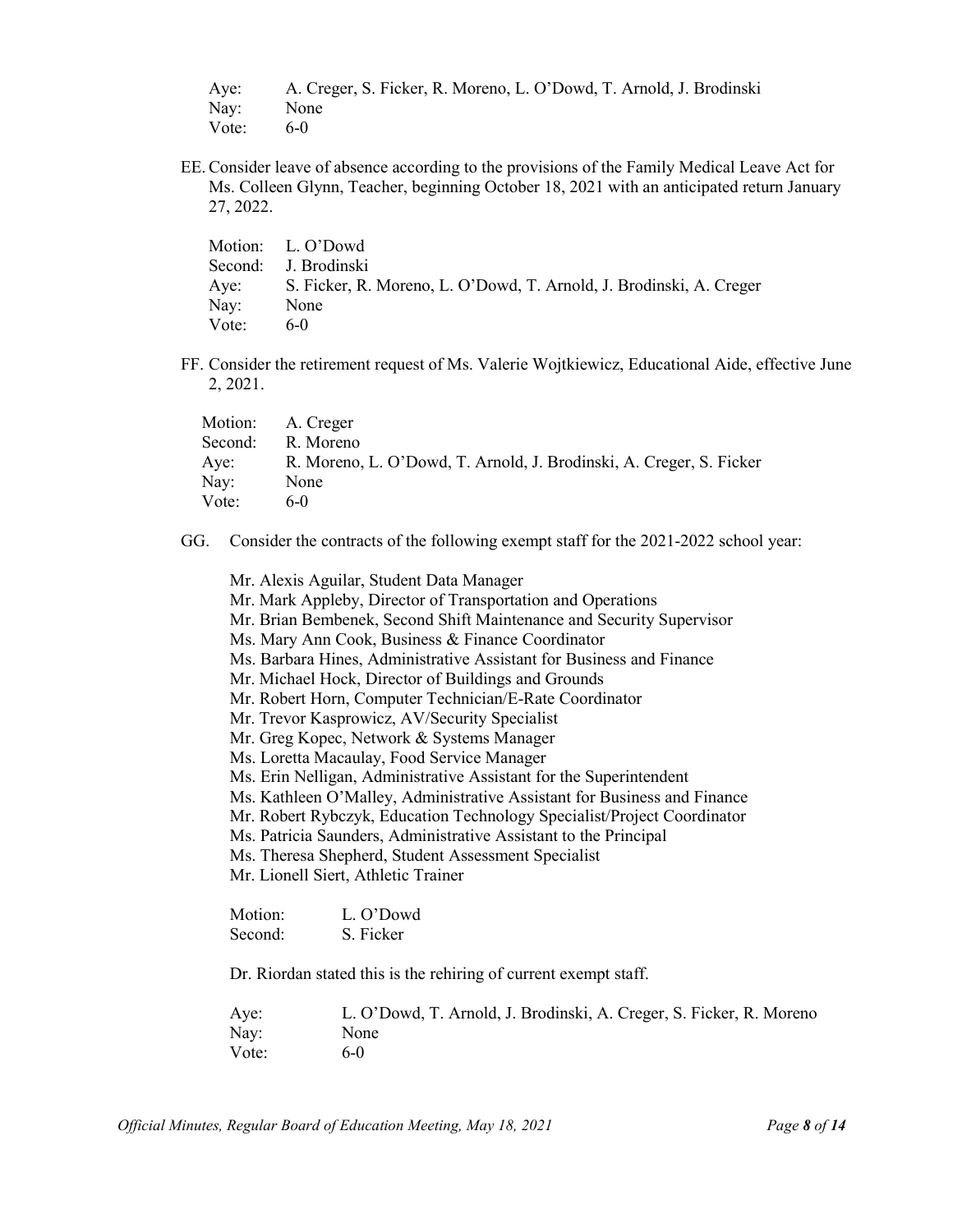HH. Consider the rehiring of the following part-time IT staff for the 2021-2022 school year:

Mr. Matthew Appleby, Computer Technician Mr. Alex Tomasik, Project Specialist

Motion: L. O'Dowd Second: S. Ficker

Dr. Riordan explained these are both Reavis graduates that attend school and work on a part-time basis.

Aye: T. Arnold, J. Brodinski, A. Creger, S. Ficker, R. Moreno, L. O'Dowd Nay: None Vote: 6-0

II. Consider the rehiring of the following educational aides for the 2021-2022 school year:

Ms. Anita Grey Ms. Maha Khalil Ms. Liskeyda Salamanca

| Motion: | J. Brodinski                                                        |
|---------|---------------------------------------------------------------------|
| Second: | S. Ficker                                                           |
| Aye:    | J. Brodinski, A. Creger, S. Ficker, R. Moreno, L. O'Dowd, T. Arnold |
| Nay:    | None                                                                |
| Vote:   | $6-0$                                                               |
|         |                                                                     |

JJ. Consider the rehiring of the following cafeteria staff for the 2021-2022 school year:

Ms. Latricia Alonzo Ms. Maria Alvarez Ms. Rosalinda Campa Ms. Cheryl Casco Ms. Linda Evitts Ms. Claudia Flores Ms. Concetta Massaro Ms. Laura Morrissey Mr. Tim Morrissey Ms. Adeline Nebe Ms. Cheryl Overland Ms. Maria Rodriguez Ms. Abigail Sanchez

Motion: S. Ficker Second: R. Moreno

Dr. Riordan wanted to publicly thank the cafeteria staff. They were here consistently throughout the pandemic. Making sure the students and community were receiving the meals needed.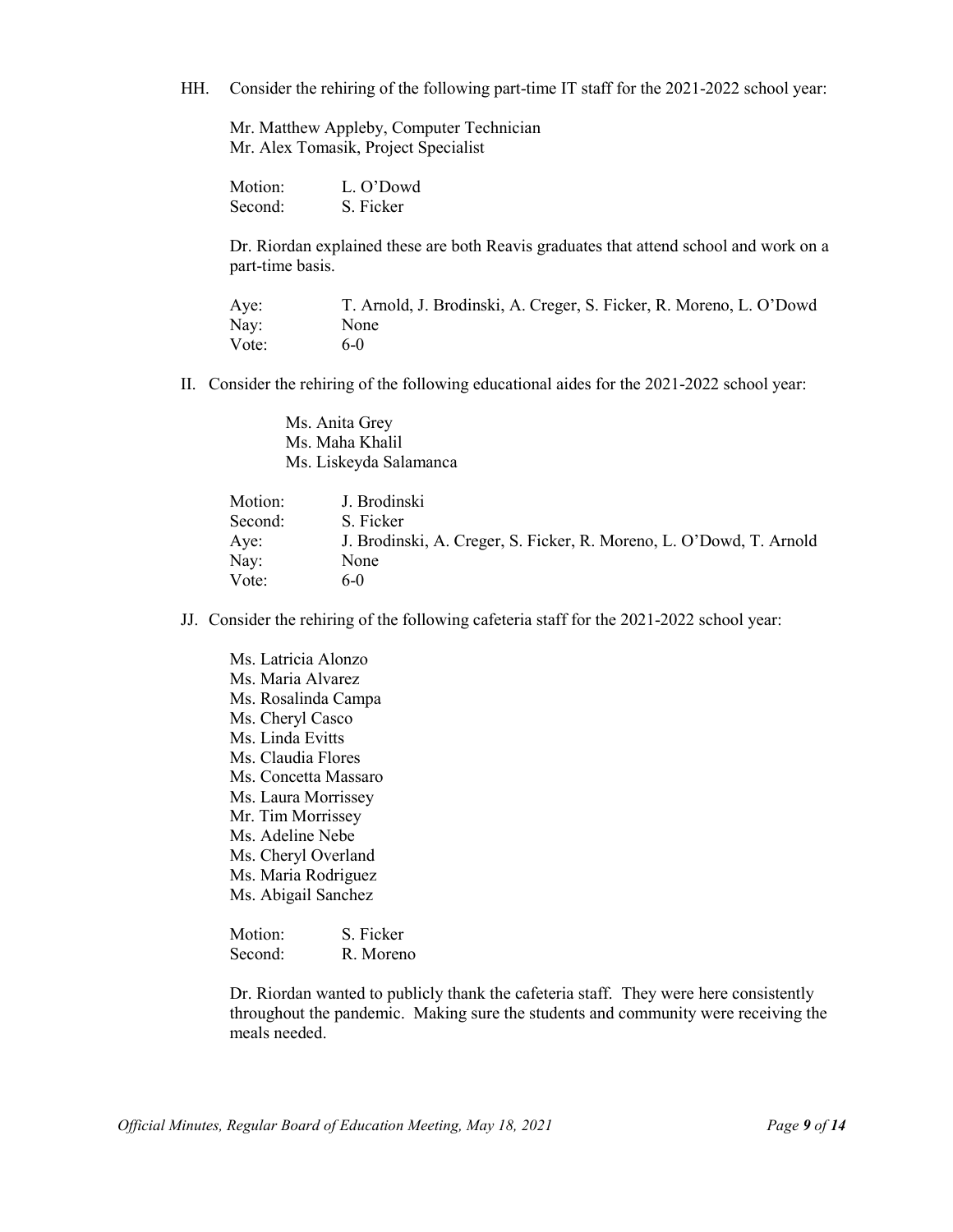| Aye:  | A. Creger, S. Ficker, R. Moreno, L. O'Dowd, T. Arnold, J. Brodinski |
|-------|---------------------------------------------------------------------|
| Nay:  | None                                                                |
| Vote: | $6-0$                                                               |

- KK. Consider the rehiring of the following hall/security monitors for the 2021-2022 school year:
	- Ms. Connie Bochenek Ms. Carol Burke Ms. Barbara Gagle Ms. Sara Gomez Mr. Steven Pike Ms. Sandra Ocampo Ms. Carol Sikorski Ms. Rita Spratt Ms. Dora Zavala

Motion: S. Ficker<br>Second: A. Creger A. Creger

Dr. Riordan again explained that these are all current staff being rehired.

| Aye:  | S. Ficker, R. Moreno, L. O'Dowd, T. Arnold, J. Brodinski, A. Creger |
|-------|---------------------------------------------------------------------|
| Nay:  | None                                                                |
| Vote: | $6-0$                                                               |

# **8. OLD BUSINESS**

There was no *Old Business* at this meeting.

## **9. NEW BUSINESS**

• Delete unused emergency days (May 27, 28 and June 1-3) from the 2020-2021 school calendar.

| Motion: | R. Moreno                                                           |
|---------|---------------------------------------------------------------------|
| Second: | J. Brodinski                                                        |
| Aye:    | R. Moreno, L. O'Dowd, T. Arnold, J. Brodinski, A. Creger, S. Ficker |
| Nay:    | None                                                                |
| Vote:   | $6-0$                                                               |

# **10. CATEGORICAL REPORTS**

- A. Student Reports No Report
- B. Administration Principal Schultz reported on the end of the school year. Seniors will graduate May 22. Reavis has a comprehensive credit recovery program for seniors who did not earn enough credits to graduate on time. Intercession, online credit recovery, and summer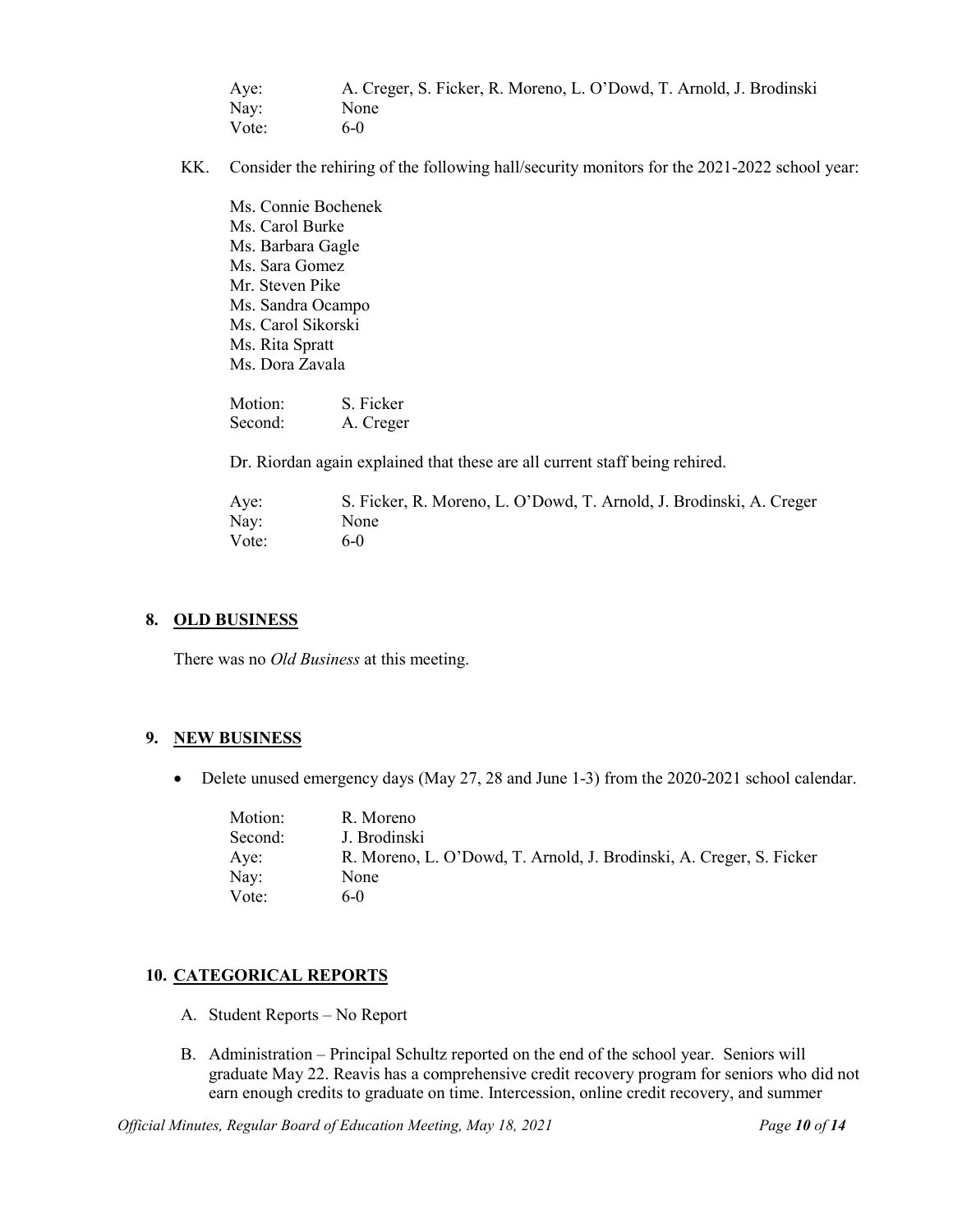school will be offered to seniors who are deficit credits and wish to make-up as part of our ESSER grant funded plan for loss of learning and credit recovery efforts.

Underclassmen are currently making strides to remain on track; next week we will not have traditional final exams, however teachers will use those days as interventions, final unit assessments, retakes, and other goals related to the PLC team.

Principal Schultz is happy to welcome several new hires to our building for the 2021-2022 school year. Exit meetings have been conducted for all 1st and 2nd Year Faculty, and meetings with non-tenure year three teachers will take place this week.

Coming Up:

- Intersession, Summer Credit Recovery
- Curriculum Work/Requests for Spring/Summer 2021
- Opening Day Plan
	- o Re-entry for faculty, staff and students
	- o Nothing new: PLC and SEL focus continues
	- o Consistent and constant---Grit is the key.

Principal Schultz also gave a big thank you to senior and junior class sponsors Ms. Kelly Wielgos, Ms. [Julie Jooste](mailto:jjooste@reavisd220.org) Ms. Meg Medera and StuCo team Ms. [Stacie Scheiner](mailto:sscheiner@reavisd220.org) and Ms. Rosa Jutzi for all of their efforts contributing to the success of the seniors last week, Teacher Appreciation Week, and our Senior Send-OFF which is supported hugely by Mr. Tom Witting, Activities Director. Adding a special thank you to the faculty, staff, Board of Education, Parents & Students for coming together this year to do the best we could.

Mr. LaMantia began his report by stating this year truly was like no other. Just like all other challenging times, it provided an opportunity to demonstrate our flexibility, creativity and, most importantly our resolve. Today, Mr. LaMantia focused on how these traits were demonstrated in the ELL and Special Education departments.

Let's start with a few highlights from ELL

- To follow up Ms. Hanick's report from last month, the final numbers relating to our Seal of Biliteracy candidates are now available
	- o 31 students earned the Seal of Biliteracy award. Two of these students Madeline Gasienica, and Patrick Swiatek earned the award in both Polish and Spanish. The Seal of Biliteracy is the highest biliteracy award offered by the State and has significant college and career implications
	- o We also have 12 students who earned Commendation toward Biliteracy which is also a significant distinction.
	- o All students demonstrated their commitment and resolve in working to demonstrate the high standards of proficiency in multiple languages.
- All ELL students take an exam called ACCESS on a yearly basis. This tests measures students' English proficiency in speaking, writing, reading and listening. This year we were able to test over 90% of our 319 ELL students. Given that the test was an inperson test and presents a significant amount of logistical challenges we are very pleased with the percentage of students who took the exam. More importantly, we appreciate the hard work and effort that students put into the exam.
- Lastly, Mr. LaMantia was excited to announce that next year, The ELL department will be expanding services to meet the needs of our growing population. He is thrilled to add Reavis Aluma Michael Gonzalez to our staff. Mr. Gonzalez will be team teaching in two math classes and one English class. Students in these classes are transitioning to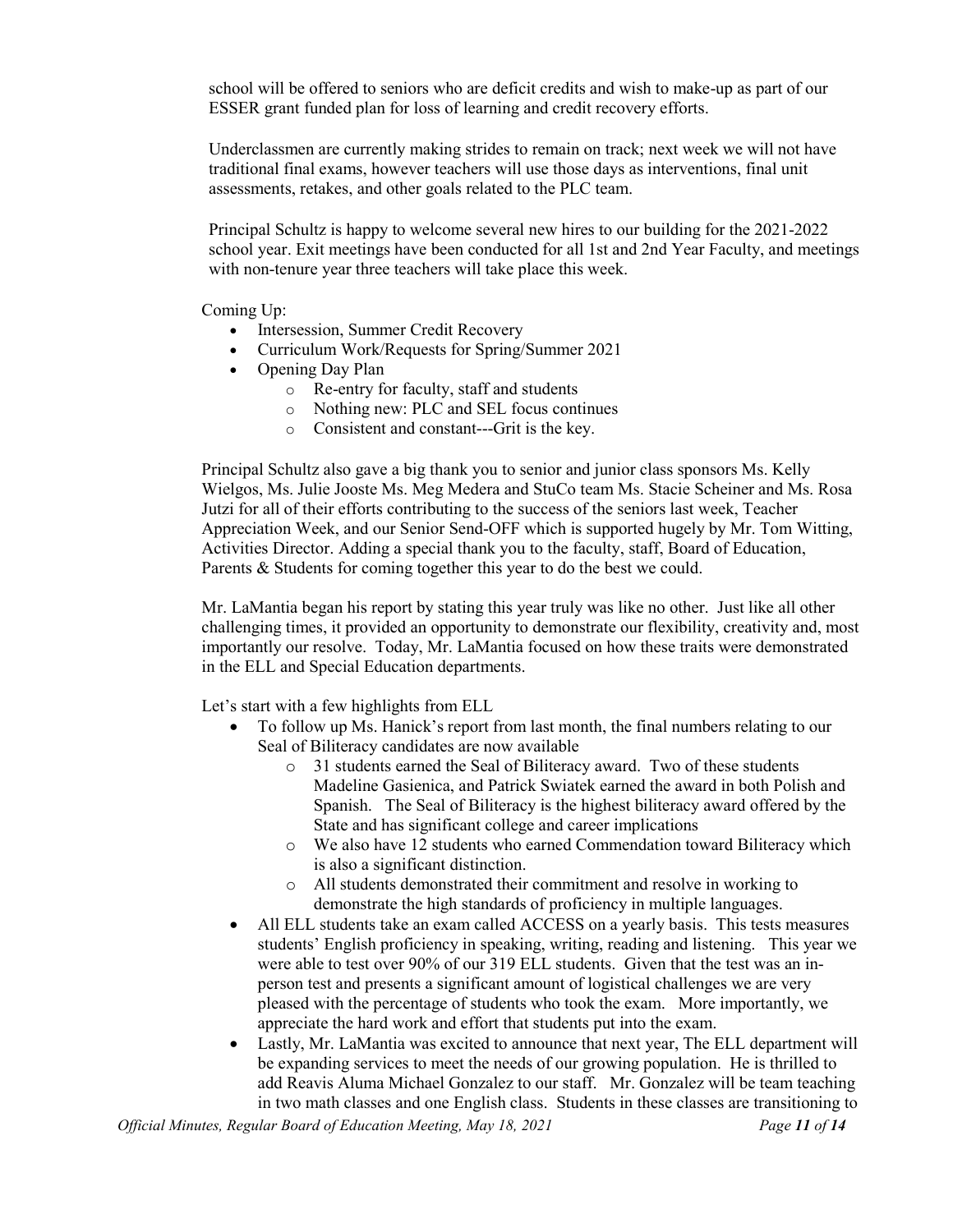non-ELL classes and Mr. Gonzalez will help to ensure that students have the support that they need to make the transition. He will also be teaching two ELL English I classes. In addition to the incorporation of team teaching, we will also have a Newcomers class which will help our students who are new to the country with the many transitions that they face.

The Special Education department has really risen to the occasion of meeting the needs of our students throughout this year. Teachers, deans, counselors, special education directors, social workers and school psychologists worked together to provide the best interventions possible for Reavis students.

This work made it possible to report tonight that  $-$ 

- All 6 of our RAM Academy seniors will be graduating on Saturday. These students entered the program as severely at-risk students. With the help of our team, led by Ms. Vicki Schwarz, School Psychologist, we were able to turn the tide and put them on a path toward graduation.
- We also have experienced a close to a 30% drop in the number of failing grades for students with IEPs in the last three weeks. We are going to keep pestering, accommodating, and advocating to help our students over the finish line.

Our Special Education Department will be meeting over the summer to review and revise our case management, benchmarking and IEP processes. Mr. LaMantia looks forward to reporting the progress we make in the fall.

Lastly, Mr. LaMantia recognized Special Education Secretary, Ms. Kathy Klenn who will be retiring in June. Ms. Klenn has moved the SPED department forward on many fronts but especially with regard to transportation. She is a strong advocate for our students and always goes out of her way to help them. Congratulations to Ms. Klenn on a great career and happy retirement to her.

Ms. Banick reported that Reavis will invite 24 Liberty  $7<sup>th</sup>$  graders to attend Reavis next year as 8th graders in Honors Algebra I and/or Honors English I. Ms. Banick will host a parent meeting tomorrow night at Liberty to inform parents about the program and its advantages. Students were selected based on their academic performance on both the MAP test and in the classroom, attendance, teacher recommendation, and, for English, a writing sample. We are happy to offer this opportunity to our future Rams.

Ms. Banick also shared that yesterday was the final session of Advanced Placement (AP) testing. Students tested in 15 different content areas, and despite some juggling of space, everything went smoothly. Students who had an excused absence on their testing day can make up their exam online on a day specified by the College Board. Ms. Banick thanked Ms. Theresa Shepherd, Student Assessment Specialist, for all of her work on coordinating the exams.

Mr. Moreno commented that his daughter went through the program and he was very impressed with it. He suggested to Ms. Banick to invite past students to attend the meeting so the current Liberty students can see and hear students share their past experiences.

Dr. Riordan thanked the Board, administrative team, teachers, support staff, maintenance, hall monitors and cafeteria staff once again for getting through this school year. Dr. Riordan compared the staff to the school mascot, the ram. Rams are strong and not afraid to head up a mountain when it is steep and unsure. There may have been differences of opinions but we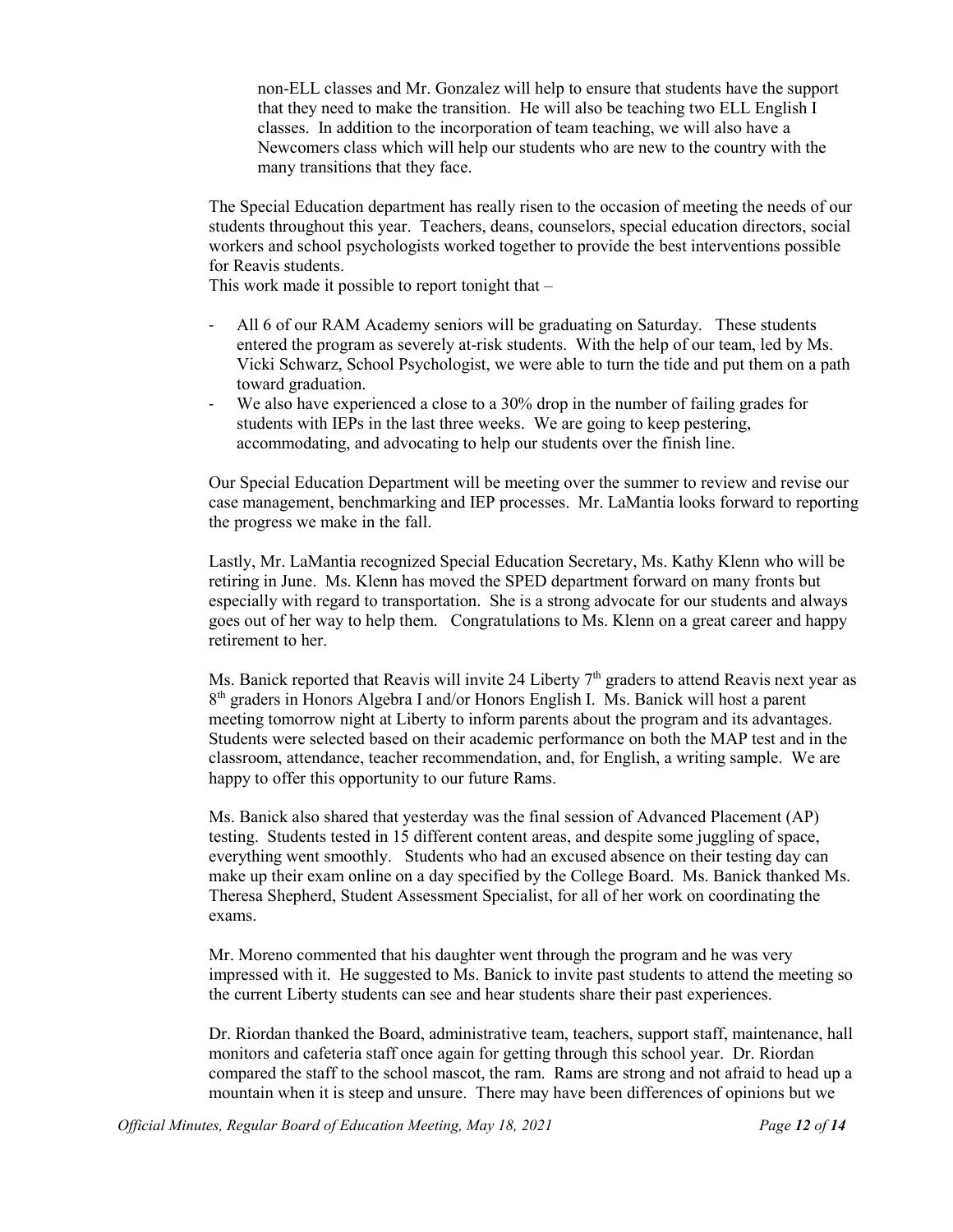made it through the year together. In the end, everyone was here for the students of Reavis High School.

Dr. Riordan reported to Board that students are still being encouraged to receive the Covid-19 vaccination. Reavis held vaccinations days on-site. May  $7<sup>th</sup>$  was the first day and those students will return May 28<sup>th</sup> for their 2<sup>nd</sup> dose. Also, on May 28<sup>th</sup>, District 110 & 111 student aged 12-15 have been invited to received their  $1<sup>st</sup>$  dose. The more students that are vaccinated the sooner things can return to normal.

Dr. Riordan shared that Reavis will give an incentive for students that are fully vaccinated. Students will receive Ram Bucks that can be used for different things during their year. Yearbook, cafeteria purchases, dance tickets, senior breakfast etc. Being vaccinated will not be mandated but it will be encouraged.

The Illinois Board of Education is passing a resolution mandating that schools open in the fall. Only students with health issues and Dr. clearance will be allowed to be remote. On June  $11<sup>th</sup>$ the Governor will be making an announcement that will provide details of what Reavis will look like in the fall. It will depend on what is a guideline and what is mandated. The goal at Reavis is to return to close to normal as possible.

- C. Teachers Union No Report
- D. Support Staff Union No Report
- E. Maintenance Union No Report
- F. Board Reports Building & Grounds committee meeting was held last week. Progress is being made with the construction projects. The committee toured the construction site and 3 additional Board members did a walk through before tonight's meeting. Dr. Riordan asked Ms. Ana Moyer, SPM Architects, Inc., when the locker room project will be complete. Ms. Moyer responded the majority of the locker room will be completed before summer's end.

Dr. Riordan reported that Phase II will begin in 2022. The pool and tech wing along with the main gym locker rooms will be renovated. Plans are still preliminary at this point. By midsummer this year there should be more detailed plans.

Dr. Riordan provided an AERO update. The design of the building is close to being finalized. The bid for the foundation work should go out soon. The governor has to release the funds before things can begin. Ms. O'Dowd asked if the work could begin before the funds are received from the state. Dr. Riordan replied that it could be because the funds are available for foundation, walls, roof and windows. That has been discussed at the AERO Board meeting.